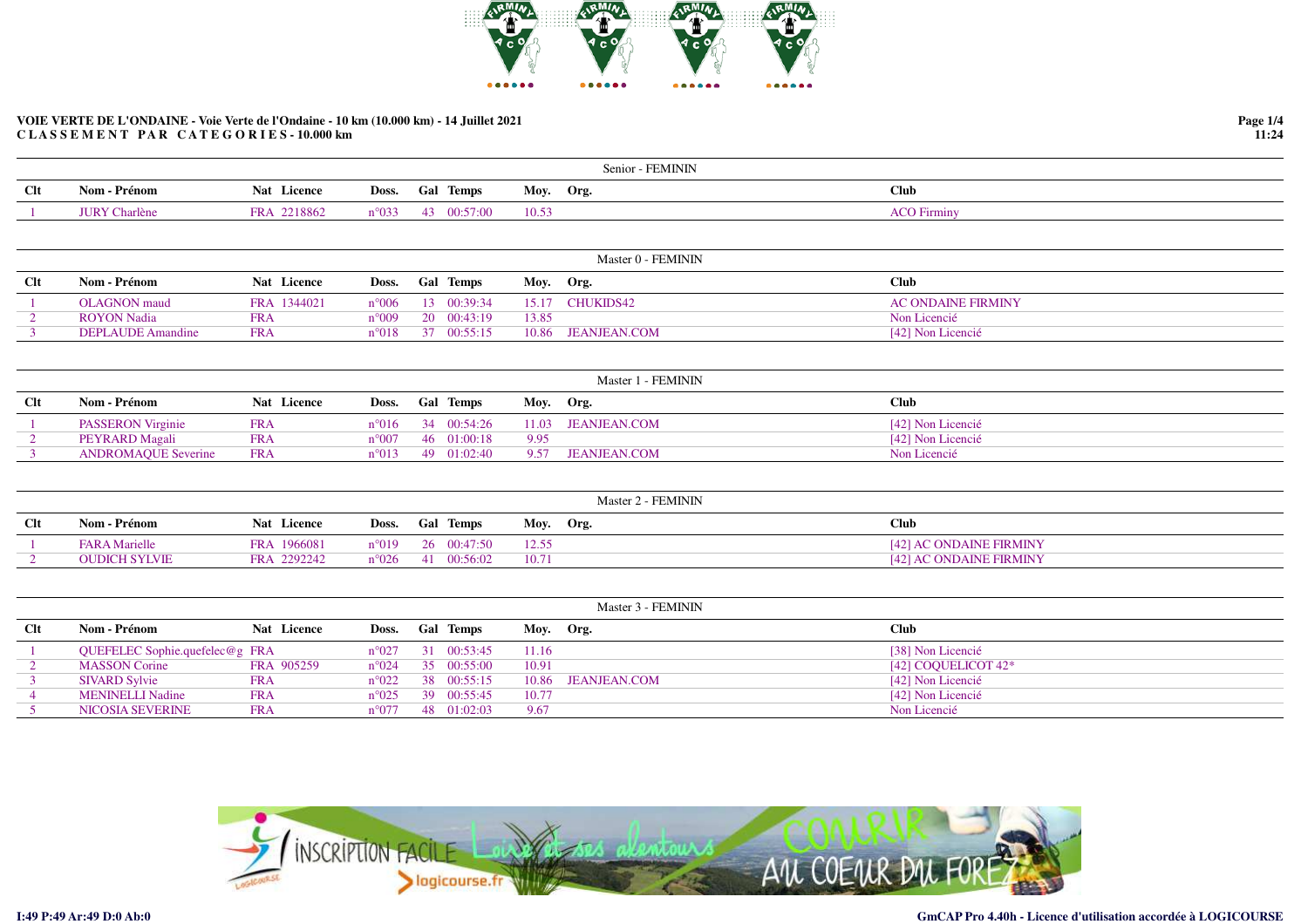

|            |                      |             |        |                  | - FEMININ<br>Master 4 |              |
|------------|----------------------|-------------|--------|------------------|-----------------------|--------------|
| <b>Clt</b> | - Prénom<br>Nom -    | Nat Licence | Doss.  | <b>Gal Temps</b> | Moy. Org.             | Club         |
|            | <b>CELLE MARTINE</b> | FR/         | n°079. | 0:56:05<br>42    | 10.70                 | Non Licencié |

|        |                         |             |                 |                            |           | Senior - MASCULIN    |                   |
|--------|-------------------------|-------------|-----------------|----------------------------|-----------|----------------------|-------------------|
| $Cl$ t | Nom - Prénom            | Nat Licence | Doss. Gal Temps |                            | Moy. Org. |                      | <b>Club</b>       |
|        | <b>PRUDHOMME Romain</b> | FRA         |                 | $n^{\circ}036$ 7 00:38:08  |           | 15.74 RUE MICHEL     | [42] Non Licencié |
|        | VACHET Jérémy           | FRA         |                 | $n^{\circ}037$ 27 00:48:21 |           | 12.41 CASINO RUNNING | [42] Non Licencié |
|        | <b>MOULIN Matveï</b>    | FR A        |                 | $n^{\circ}038$ 32 00:53:47 | 11.16     |                      | [69] Non Licencié |

| Clt | Nom - Prénom                    | <b>Nat</b> Licence | Doss. Gal Temps |                    | Moy. Org. |                        | <b>Club</b>             |
|-----|---------------------------------|--------------------|-----------------|--------------------|-----------|------------------------|-------------------------|
|     | DEBROUCKER GUILLAUME FRA 308455 |                    | $n^{\circ}023$  | 2 00:33:54         | 17.70     | TEAM BEN RUN           | [42] ATOUSPORTS         |
|     | MICHON jérôme                   | FRA 1513192        | $n^{\circ}012$  | $3 \quad 00:34:49$ | 17.24     | TDR SAINTÉ / CHUKIDS42 | [42] AC ONDAINE FIRMINY |
|     | MBOUISSOU OKAMBYCHAN FRA        |                    | $n^{\circ}005$  | 6 00:38:03         | 15.77     |                        | [42] Non Licencié       |
|     | <b>DANIERE Christopher</b>      | <b>FRA</b>         | $n^{\circ}003$  | 12 00:39:28        | 15.20     |                        | [42] Non Licencié       |
|     | <b>BEAURIN Guillaume</b>        | <b>FRA</b>         | $n^{\circ}014$  | 18 00:41:38        | 14.41     |                        | [69] Non Licencié       |
|     | <b>GONZALEZ REMY</b>            | <b>FRA</b>         | $n^{\circ}071$  | 45 00:58:40        | 10.23     |                        | Non Licencié            |

|            |                          |             |                |                            |           | Master 1 - MASCULIN    |                         |
|------------|--------------------------|-------------|----------------|----------------------------|-----------|------------------------|-------------------------|
| <b>Clt</b> | Nom - Prénom             | Nat Licence | Doss.          | <b>Gal Temps</b>           | Moy. Org. |                        | <b>Club</b>             |
|            | <b>FORISSIER Sylvain</b> | FRA 421491  | $n^{\circ}020$ | 400:35:00                  |           | 17.15 TEAM 442         | [42] ASM ST-ETIENNE     |
|            | <b>DRIOUCH Lahcen</b>    | FRA         | $n^{\circ}004$ | 00:38:30                   |           | 15.58 L'ESCARGOT       | [42] Non Licencié       |
|            | <b>MAYERE Ludovic</b>    | FRA         |                | $n^{\circ}035$ 25 00:45:33 | 13.17 AB  |                        | Non Licencié            |
|            | <b>PERRET LIONEL</b>     | FRA         | $n^{\circ}072$ | 36 00:55:05                | 10.90     |                        | Non Licencié            |
|            | <b>SERRAILLE Fabrice</b> | FRA 2216236 | $n^{\circ}028$ | 40 00:56:01                | 10.71     | <b>OSEZ L'AVENTURE</b> | [42] AC ONDAINE FIRMINY |

|     |                          |                    |                |                  |           | Master 2 - MASCULIN |                   |
|-----|--------------------------|--------------------|----------------|------------------|-----------|---------------------|-------------------|
| Clt | Nom - Prénom             | <b>Nat</b> Licence | Doss.          | <b>Gal Temps</b> | Moy. Org. |                     | <b>Club</b>       |
|     | <b>MAHI NORDINE</b>      | <b>FRA</b>         | $n^{\circ}081$ | 00:33:31         | 17.91     | ASMSE               | Non Licencié      |
|     | <b>CHASTEL</b> didier    | FRA 343559         | $n^{\circ}039$ | 10 00:39:14      | 15.29     |                     | [43] ACO FIRMINY  |
|     | <b>GORD</b> raphael gord | <b>FRA</b>         | $n^{\circ}031$ | 24 00:45:08      | 13.30     |                     | [42] Non Licencié |
|     | <b>VALOIS Christophe</b> | <b>FRA</b>         | $n^{\circ}017$ | 28 00:49:58      | 12.01     |                     | [10] Non Licencié |

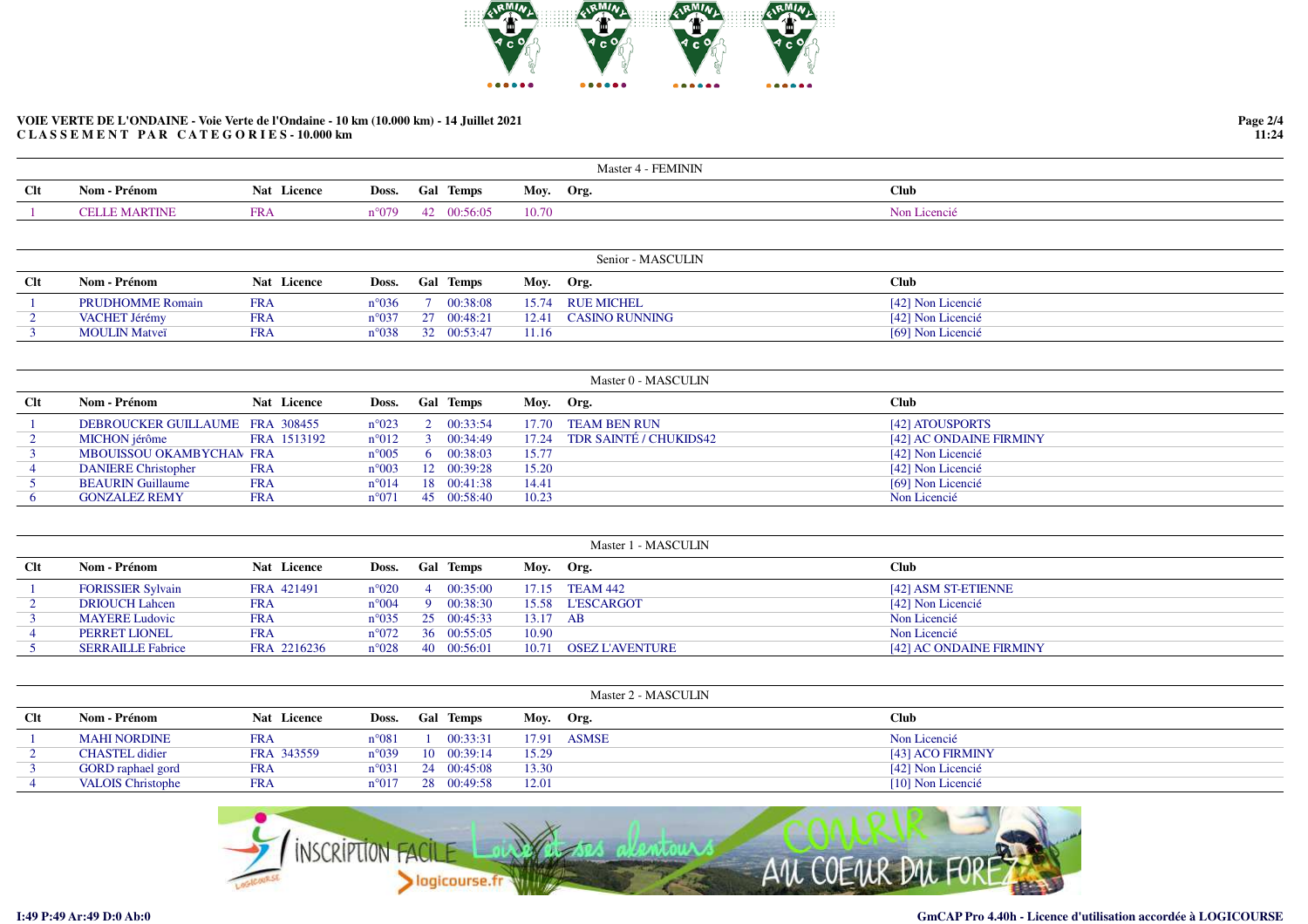

|     |                         |             |                |                    |           | Master 3 - MASCULIN       |                                      |
|-----|-------------------------|-------------|----------------|--------------------|-----------|---------------------------|--------------------------------------|
| Clt | Nom - Prénom            | Nat Licence | Doss.          | <b>Gal Temps</b>   | Moy. Org. |                           | <b>Club</b>                          |
|     | <b>BIER</b> rodolphe    | FRA 314242  | $n^{\circ}011$ | $5 \quad 00:36:23$ | 16.50     | <b>TERRE DE RUNNING</b>   | [42] EA SAINT-CHAMOND                |
|     | <b>SCHIEX GUERRIC</b>   | FRA 2093951 | $n^{\circ}021$ | 14 00:39:44        | 15.10     |                           | [43] ATHLETIC CLUB SECTEUR MONISTROL |
|     | <b>BRAVARD ROLAND</b>   | <b>FRA</b>  | $n^{\circ}068$ | 15 00:39:59        | 15.01     | <b>ATOUTSPORT</b>         | Non Licencié                         |
|     | <b>RIVET Philippe</b>   | <b>FRA</b>  | $n^{\circ}008$ | 16 00:40:01        | 14.99     | PETITE TRAVERSÉE POUR MAÉ | [42] Non Licencié                    |
|     | PLANCHET J FRANCOIS     | FRA 1854477 | $n^{\circ}080$ | 21 00:43:52        | 13.68 ACO |                           | Non Licencié                         |
|     | <b>CAZAUBON</b> norbert | <b>FRA</b>  | $n^{\circ}001$ | 29 00:50:10        | 11.96     |                           | Non Licencié                         |

|        |                        |             |       |                            |           | Master 4 - MASCULIN |                   |
|--------|------------------------|-------------|-------|----------------------------|-----------|---------------------|-------------------|
| $Cl$ t | Nom - Prénom           | Nat Licence | Doss. | <b>Gal Temps</b>           | Moy. Org. |                     | Club              |
|        | <b>ARCOS Patrick</b>   | <b>FRA</b>  |       | $n^{\circ}032$ 17 00:41:23 | 14.50     |                     | [42] Non Licencié |
|        | <b>CARASCO PAUL</b>    | FRA 367225  |       | $n^{\circ}066$ 22 00:43:52 | 13.68 ACO |                     | Non Licencié      |
|        | <b>BONSON PHILIPPE</b> | <b>FRA</b>  |       | $n^{\circ}015$ 23 00:44:06 | 13.61     |                     | [42] Non Licencié |
|        | <b>BONNET Alain</b>    | <b>FRA</b>  |       | $n^{\circ}034$ 30 00:51:17 |           | 11.70 ACO           | [42] Non Licencié |

|      |                      |                       |                |                  | Master 5 - MASCULIN |                         |
|------|----------------------|-----------------------|----------------|------------------|---------------------|-------------------------|
| $Cl$ | Nom - Prénom         | Nat Licence           | Doss.          | <b>Gal Temps</b> | Mov.<br>Org.        | <b>Club</b>             |
|      | <b>ANDRE Norbert</b> | 1434545<br><b>FRA</b> | $n^{\circ}010$ | 00:38:30         | 15.59               | [42] AC ONDAINE FIRMINY |
|      | <b>BENIER FLEURY</b> | <b>FRA</b>            | $a^{\circ}076$ | 0:39:26          | 15.22               | Non Licencié            |

|     | Master 6 - MASCULIN |             |       |                 |           |                   |
|-----|---------------------|-------------|-------|-----------------|-----------|-------------------|
| Clt | Nom - Prénom        | Nat Licence |       | Doss. Gal Temps | Moy. Org. | <b>Club</b>       |
|     | <b>VEROT</b> Joseph | , קד<br>n   | n°029 | 19 00:42:30     | 14.12     | [43] Non Licencié |

| Master 7 - MASCULIN |                     |                      |                |                  |      |                   |              |
|---------------------|---------------------|----------------------|----------------|------------------|------|-------------------|--------------|
| $Cl$ t              | Nom - Prénom        | Nat Licence          | Doss.          | <b>Gal Temps</b> | Moy. | Org.              | Club         |
|                     | <b>RIVET ROLAND</b> | 936222<br><b>FRA</b> | $n^{\circ}078$ | 01:00:19         | 9.95 | <b>ATOUTSPORT</b> | Non Licencié |